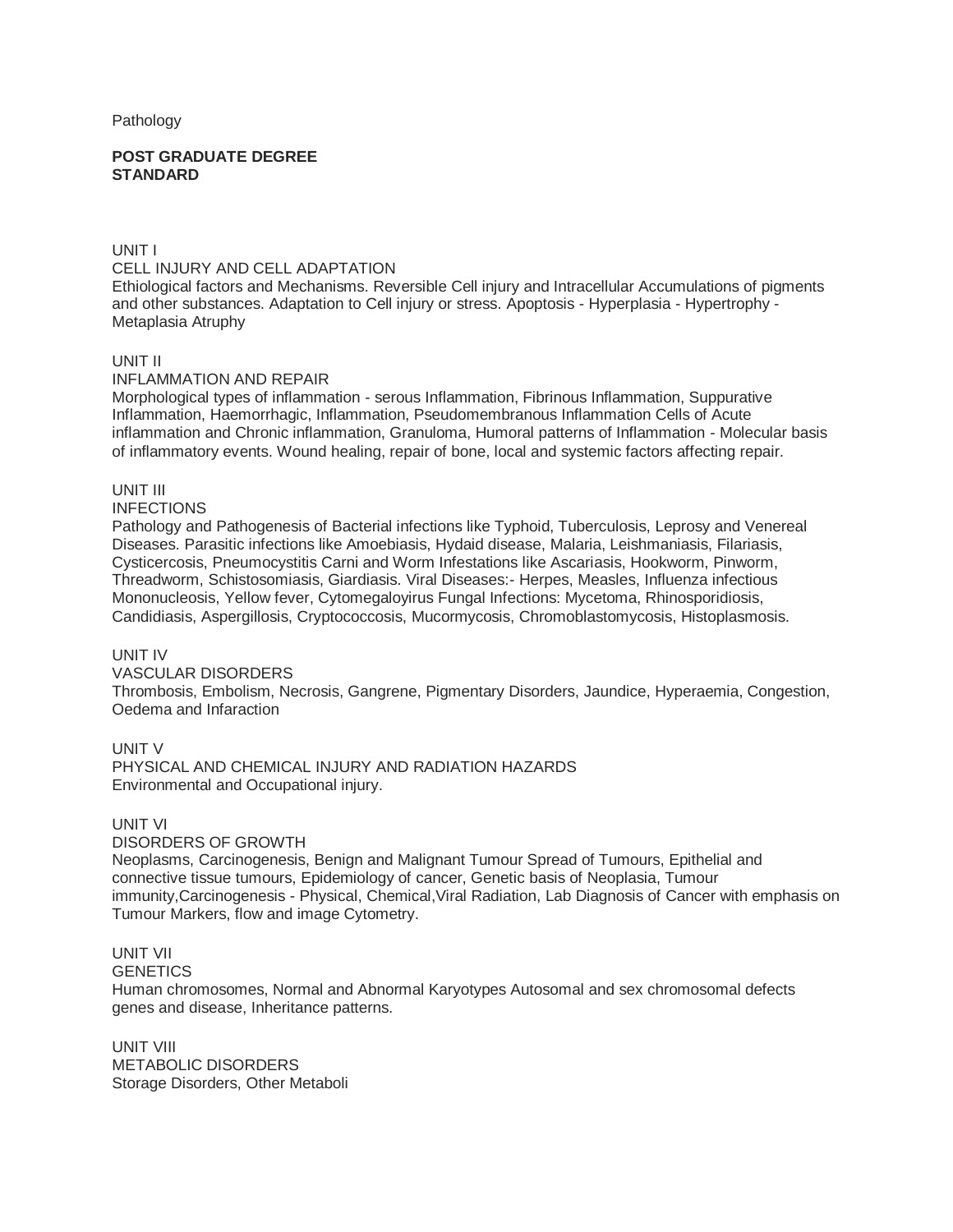# UNIT IX

**IMMUNOLOGY** 

Immune response, Histocompatibility Antigens, Immunoglobulins, Lymphocytesubsets, Hypersensitivity disorders, Autoimmune diseases, Humoral and Cellular immunity, Cytokines, Primary immunodeficiency, severe combined immuno-deficiency associated with other defects, opportunistic cancers in Immunodeficiency.

(a)ACQUIRED IMMUNODEFICIENCY SYNDROMES (AIDS):- Epidemiology, clinical course, HIV 1 and HIV2, Pathogenesis of AIDS Manifestations of AIDS, AIDS associated diseases infective and Neoplastic, laboratory diagnosis, Paediatric AIDS, AIDS in Pregnancy.

(b)TRANSPLANTATION PATHOLOGY:- Rejection Phenomenon - Pathogenesis and Pathology,Graft versus host reaction.

(c)AMYLOIDOSIS:- Pathology and Pathogenesis, Manifestations, Diagnosis and Laboratory investigations.

UNIT X

NUTRITION

Types and consequences of malnutrition, vitamin deficiency, deficiency of mineralsm trace elements, obesity - pathogenesis and metabolic aspects, Medical complications.

# UNIT XI

PRIONS

Molecular pathogenesis of Prions human prion disease, diagnostic criterion of human prion's disease.

# UNIT XII

**HAEMATOLOGY** 

Plasma Cell dyserasis. Anaemias - Iron deficiency, Megaloblastic, Haemolytic and aplastic, Polycythemia, Methhemoglobinemia and Porphyria. Leucocytosis, Leukaemias - acute and chronic, agranulocytosis, Myelofibrosis, Haemophagocytic syndrome. Hemorrhagic disorders.

#### UNIT XIII

#### IMMUNO HAEMATOLOGY

ABO and Rh blood grouping systems, Blood component preparations - Antibody detection and identification, quality assurance, Transfusion reactions and screening technics.

UNIT XIV AUTOPSY Purpose, methodology, technical factors.

UNIT XV

CYTOPATHOLOGY

Principles of cytomorphology - preparations of Cellular specimen. From female genital tract, body cavity fluids and other sites.

UNIT XVI FINE NEEDLE ASPIRATION CYTOLOGY ENAC of superficial organs. ENAC of deep organs.

UNIT XVII INFORMATICS Laboratory information systems - Emerging Technologies.

UNIT XVIII ELECTRON MICROSCOPY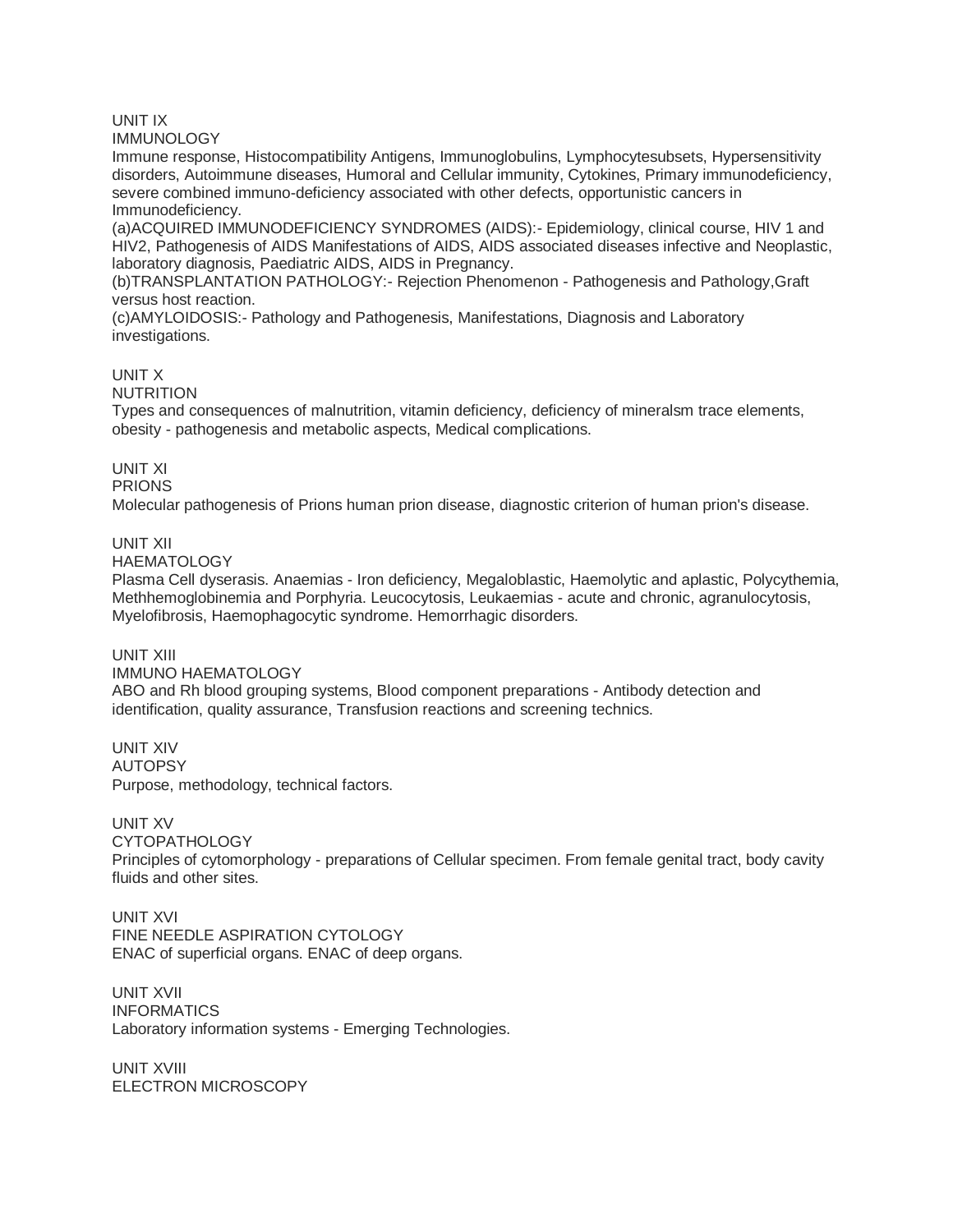Technical issues, ultra structural diagnosis of tumour biopsy, ultrastructural diagnosis of non tumourous lesions.

UNIT XIX **HISTOCHEMISTRY** Applications in specific organs -Tumour diagnosis and other applications.

UNIT XX IMMUNOHI STOCHEMISTRY Immuno histochemistry as laboratory test, immunohistochemistry limitations and current applications.

UNIT XXI INSITU HYBRIDISATION Methods and applications

UNIT XXII

FLOW AND IMAGING CYTOMETRY

Flow cytometry and diagnostic pathology, Methodology, applications. Principles and technics in image analysis and its clinical applications.

UNIT XXIII

CELLULAR PATHOLOGY TECHNICS

Fixatives, processing, microtomes, staining procedures and impregnation Special stains for protein, Carbohydrate fat, enzymes, nucleic acids, amyloid, metals calcium and iron, connective tissue, fungus and abnormal cell accumulations etc.,

UNIT XXIV RECENT ADVANCES

PAPER -II

UNIT I

CARDIOVASCULAR SYSTEM

Congenial heart disease, Rhematic heart disease - Pathogenesis and Pathology, Bacterial Endocarditis, Cardiomyopathies, Atherosclerosis, Coronary heart disease, Myocardial infarction, Hypertensive heart disease, Aneurysms, Congestive cardiac failure, Myocarditis, Pericarditis, Tumours of heart and blood vessels, Vasculitis.

# UNIT II

RESPIRATORY SYSTEM

Pneumonias, Bronchiectasis, Pulmonary vascular disease, Lung Abscess, Empyema, Pneumoconiosis, Atelectasis, Chronic obstructive Pulmonary airway disease, Acute Respiratory distress syndrome, Immunologic lung disease, Collagen vascular disease, Pulmonary vasculitis, Idiopathic Interstitial Pneumonia and Pulmonary fibrosis, lung tumours Pleural tumours - Mesothelioma

UNIT III MOUTH AND OROPHARYNX Cysts, Premalignant and Malignant Tumours, Odontogenic cysts and Tumours.

UNIT IV SALIVARY GLANDS Sialadenitis, Sialolithiasis, Tumours ofSalivary Glands.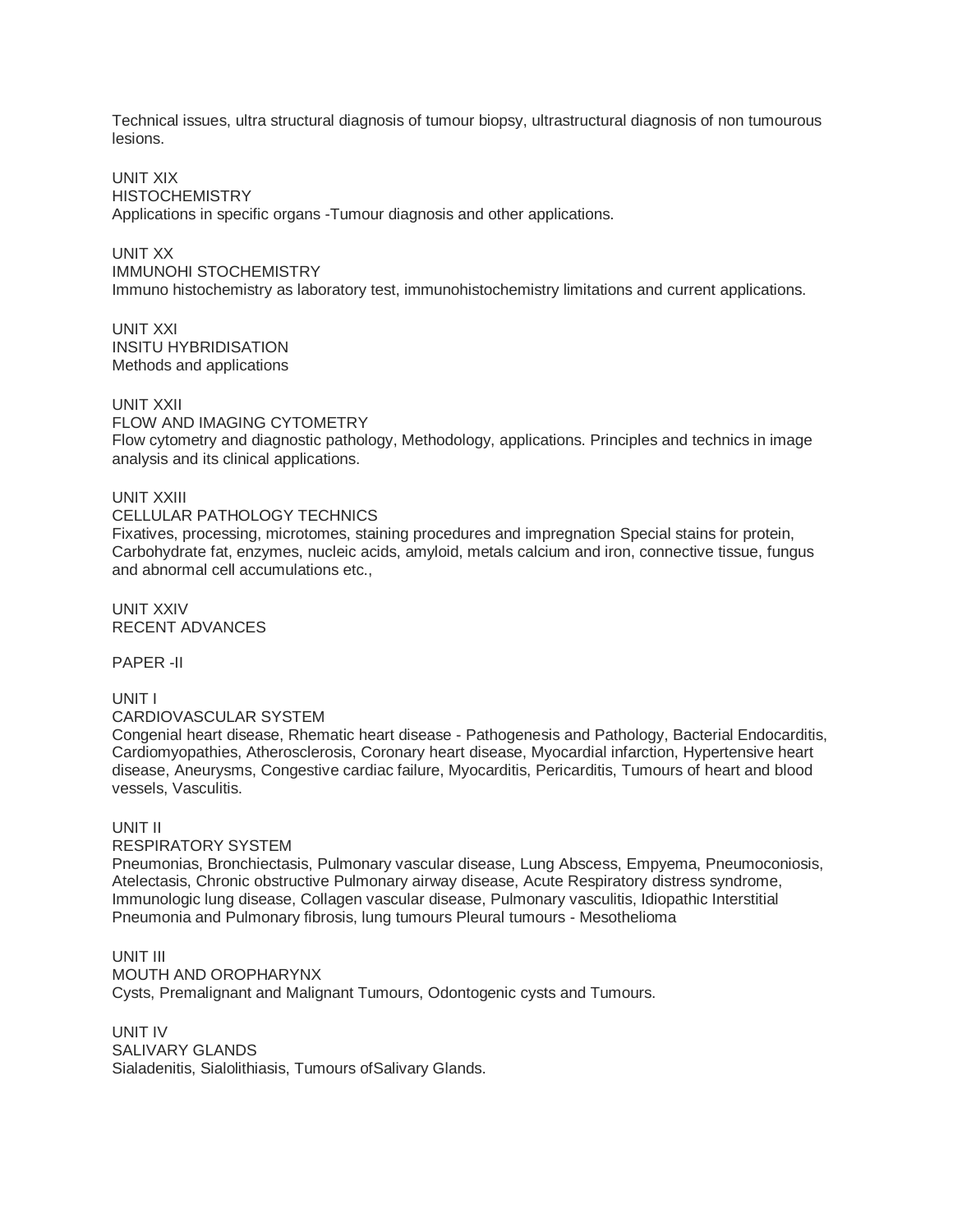UNIT V **OESOPHAGUS** Reflux Esophagitis, Oesophagealatresia, Barret's Oesophagus, Oesophageal Tumours.

UNIT VI STOMACH AND DUODENUM Piptic Ulcer, Gastritis, Tumours of Stomach.

UNIT VII SMALL INTESTINE Tuberculosis, Malabsorption, Lymphoma and Other Tumours, Infections, Circulatory Disturbances.

UNIT VIII APPENDIX Appendicitis, Tumours, Pseudomyxoma Peritonei.

# UNIT IX

# LARGE INTESTINE (RECTUM AND ANAL CANAL)

Amoebiasis, Bacillary Dysentery, Hirscheprungs disease, Pulyps,Ulcerative Colitis, Crohns disease, Meckels Diurticulum, Adenocarcinoma, Hemorrhoids, Fistula, Sinus, Fissures,Circulatory Disturbances, Volvulus and Other Tumours.

# UNIT X

# LIVER, GALL BLADDER AND PANCREAS

Investigation of liver disease, viral hepatitis, Cirrhosis, Hapatocellular Carcinoma, and other Tumours Metastatic Lesions, Gall stones, Cholecystitis, Tumours, Pancreatitis, and Tumours, Partal Hypertension, Ascites, Pseudopancreatic Cyst, Congenital Hepatic Fibrosis, Non Cirrhotic Portal Fibrosis, Neonatal Hepatitis, Drug - Induced Hepatitis, Lupoid Hepatitis, Liver Diseases associated with enzyme defects - Gilberts, Dubin Johnson Syndrome, Budd CHIARI Syndrome, cystic lesions of lever, Non-viral lesions of liver.

UNIT XI

URINARY SYSTEM

Nephritis, Nephrotic syndrome, Chronic Glomerulonephritis, Pyelonephritis, Renal Tuberculosis, Polycystic Kidney, Urinary calculi, Hydronephrosis, Tumours Investigation ofRenal disease, Classification ofRenal disease, Pathogenesis of Renal diseases - Immunologic and Non Immunologic,Glomerular Lesions associated with disseminated Intravascular Coagulation, Renal disease complicating Pregnancy Tubulointer stitial Nephritis, Renal vascular disease - Hypertension,Acute tabular Necrosis and Acute renal failure, Glomerular lesions associated with systemic disorders -SLE, Diabetes, Pulyarteritisnodosa, Malaroplakia, Cystitis, Urethral caruncle and other lesions Tumour of Urinary Bladder. UNIT XII

# MALE GENITAL SYSTEM

Squamous Cell carcinoma of Penis, Benigu Adenomatous Hyperplasia of Prostate, Tumours of Prostate, Undescended testis, Orchitis, Tumours of Testis Lab Diagnosis ofSterility, Premalignant Lesions of Penis, Mechanical Trauma and Haemodynamic disorders of Scrotum.

# UNIT XIII

# MALE GENITAL SYSTEM

ermaphroditism, Congenital and Acquired Lesions of Penile Urethra and Glans Penis. Paratesticular Tumours.

# UNIT XIV

# FEMALE GENITAL SYSTEM

Uterus - Endometriol Cyclical changes, hormonal changes, hyperplasia -Dysfunctional Uterine bleeding